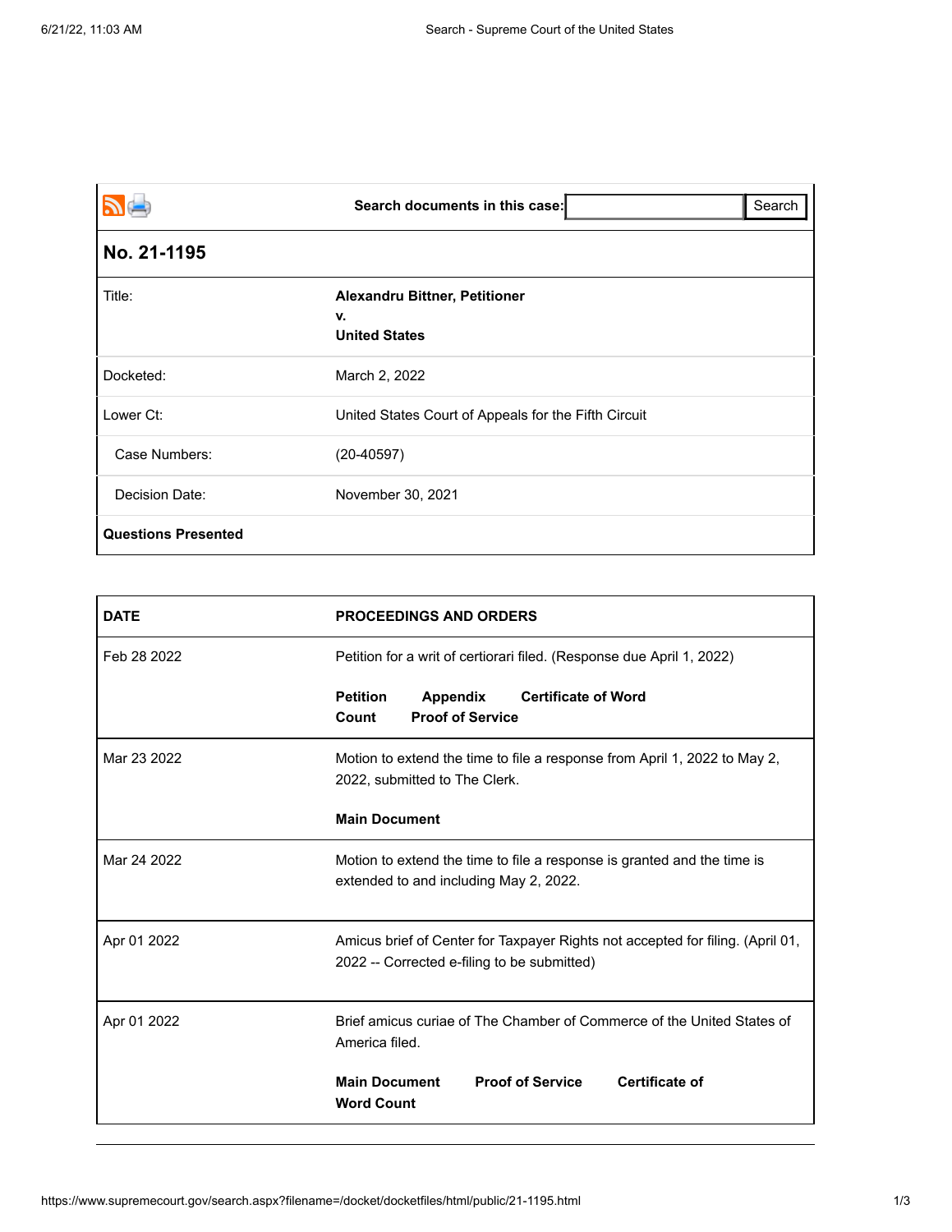| Apr 01 2022 | Brief amicus curiae of American College of Tax Counsel filed.                                                              |                         |                       |
|-------------|----------------------------------------------------------------------------------------------------------------------------|-------------------------|-----------------------|
|             | <b>Main Document</b><br><b>Word Count</b>                                                                                  | <b>Proof of Service</b> | <b>Certificate of</b> |
| Apr 01 2022 | Brief amicus curiae of Center for Taxpayer Rights filed.                                                                   |                         |                       |
|             | <b>Main Document</b><br><b>Word Count</b>                                                                                  | <b>Proof of Service</b> | <b>Certificate of</b> |
| Apr 26 2022 | Motion to extend the time to file a response from May 2, 2022 to May 17,<br>2022, submitted to The Clerk.                  |                         |                       |
|             | <b>Main Document</b>                                                                                                       |                         |                       |
| Apr 27 2022 | Motion to extend the time to file a response is granted and the time is<br>further extended to and including May 17, 2022. |                         |                       |
| May 17 2022 | Brief of respondent United States filed.                                                                                   |                         |                       |
|             | <b>Main Document</b>                                                                                                       | <b>Proof of Service</b> |                       |
| May 20 2022 | Waiver of the 14-day waiting period for the distribution of the petition under<br>Rule 15.5 filed by petitioner.           |                         |                       |
|             | <b>Main Document</b>                                                                                                       |                         |                       |
| May 24 2022 | DISTRIBUTED for Conference of 6/9/2022.                                                                                    |                         |                       |
| Jun 13 2022 | DISTRIBUTED for Conference of 6/16/2022.                                                                                   |                         |                       |
| Jun 21 2022 | Petition GRANTED.                                                                                                          |                         |                       |

| <b>NAME</b>                           | <b>ADDRESS</b>                                                             | <b>PHONE</b> |
|---------------------------------------|----------------------------------------------------------------------------|--------------|
| <b>Attorneys for Petitioner</b>       |                                                                            |              |
| Daniel L. Geyser<br>Counsel of Record | Haynes and Boone, LLP<br>2323 Victory Avenue, Ste. 700<br>Dallas, TX 75219 | 303-382-6219 |
|                                       | daniel.geyser@haynesboone.com                                              |              |
| Party name: Alexandru Bittner         |                                                                            |              |